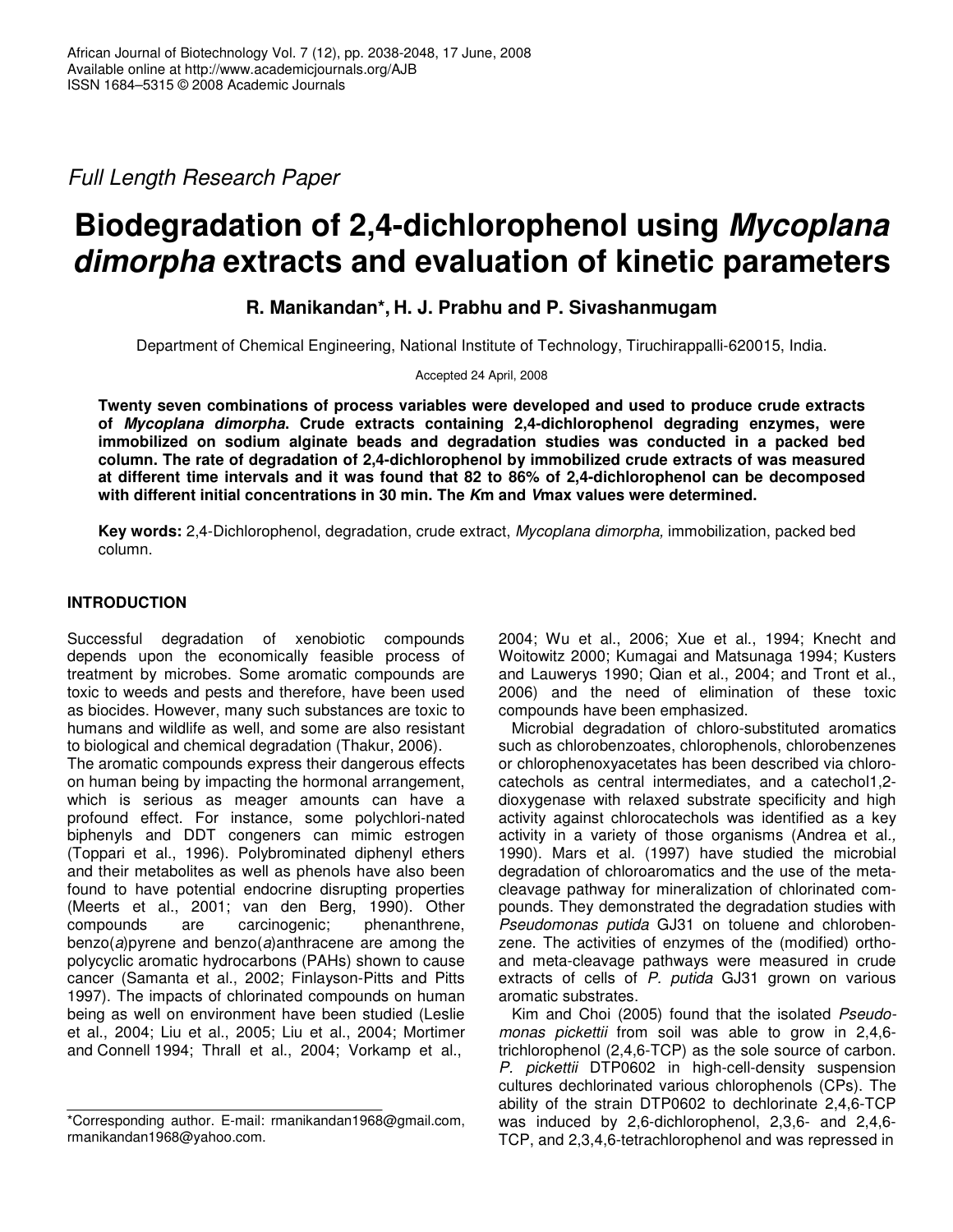the presence of succinate or glucose.

The enzymes used by microbes to degrade compounds like hydrocarbons occasionally have a broad spectrum of activity, allowing the degradation of similar chemicals. Thus, bacteria adapted to grow on phenol (a disinfectant) may also degrade synthetic chlorophenols such as the broad-spectrum pesticide pentachlorophenol. Bacteria that grow on toluene (a common solvent and fuel) may also attack nitrotoluenes, such as the explosive trinitrotoluene (Thakur, 2006). Bacteria from soil were isolated and adapted to metabolize various phenols when cultured in a medium containing mineral salts with phenol as the sole source of carbon. The phenol-adapted culture was subjected to respirometric tests with 104 related compounds. Significant oxidative activity was observed with 65 compounds. Dihydric phenols were oxidized while trihydric phenols were not. The addition of a chloro group increases the resistance. Overall, nitro- and chlorosubstituted compounds and the benzenes were difficult to oxidize (Tabak et al*.,* 1964).

*Pseudomonas* species that was able to degrade pdichlorobenzene as the sole source of carbon and energy was isolated by selective enrichment from activated sludge. The organism also grew well on chlorobenzene and benzene. Washed cells released chloride in stoichiometric amounts from o-, m-, and p-dichlorobenzene, 2,5-dichlorophenol, 4-chlorophenol, 3-chlorocatechol, 4 chlorocatechol, and 3,6-dichlorocatechol. Initial steps in the pathway for p-dichlorobenzene degradation were determined by isolation of metabolites, simultaneous adaptation studies, and assay of enzymes in cell extracts.

Enzymes for degradation of haloaromatic compounds were induced in cells grown on chlorobenzene or pdichlorobenzene, but not in cells grown on benzene, succinate, or yeast extract. Enzymes of the ortho pathway induced in cells grown on benzene did not attack chlorobenzenes or chlorocatechols (Spain and Nishino, 1987). *Pseudomonas* sp. strain RHO1, able to use chloro- and 1,4-dichlorobenzene as growth substrates was tested towards sensitivity against chlorobenzene. In addition to chlorobenzene, metabolites also seem to function as toxic compounds. 2-chlorophenol and 3 chlorocatechol were isolated from cell extracts. Cleavage of 3-chlorocatechol by catechol-1,2-dioxygenase seemed to be the critical step in the metabolism of chlorobenzene (Fritz et al*.,* 1991).

Valli and Gold (1991) reported that under secondary metabolic conditions the white rot basidiomycete *Phanerochaete chrysosporium* mineralizes 2,4-dichlorophenol. The pathway for the degradation of 2,4-dichlorophenol was elucidated by the characterization of fungal metabolites and of oxidation products generated by purified lignin peroxidase and manganese peroxidase. Werlen et al*.* (1996) summarized the pathway for degradation of chlorinated compounds. The enzymes of the pathway, the chlorobenzene dioxygenase and the cischlorobenzene dihydrodiol dehydrogenase, are encoded on a plasmid-located transposon Tn5280. The chlorobenzene dioxygenase and cis-chlorobenzene dihydrodiol dehydrogenase were capable of oxidizing 1,2-dichlorobenzene, toluene, naphthalene, and biphenyl, but not benzoate, to the corresponding dihydrodiol and dihydroxy intermediates.

Lu et al*.* (2006) investigated degradation of 2,4 dichlorophenol in aqueous phase by glow discharge electrolysis. It has been found that 2,4-dichlorophenol undergoes a series of intermediate step, which leads to the formation of mainly isomeric chlorophenols and aliphatic acids. These products are further oxidized, mineralized into  $CO<sub>2</sub>$  and chloride ion. A degradation pathway for dichlorophenol is proposed on the basis of detection of intermediate compounds. Nakagawa et al*.* (2006) also investigated the degradation pathways and kinetics of 2,4-dichlorophenol by an endemic soil fungus, *Mortierella* sp. (Zygomycetes) which degraded 32% within 1 h. The studies were concluded with four aromatic metabolites and two dichlorophenol degradation pathways (a hydroxylation pathway and a dechlorination pathway).

Haller and Finn (1978) have studied the degradation of p-nitrobenzoate by domestic sewage and its inhibition by benzoate. Pseudomonad utilized p-nitrobenzoate and benzoate by separate adaptive enzyme pathways. Counotte and Prins (1979) has presented a simple method for the calculation of kinetic parameters ( $K_m$  and  $V_{\text{max}}$ ) under conditions of changing substrate concentrations. They have applied this method to detect shifts in groups involved in the utilization of a substrate in a mixed micro-bial culture. They gave the idea of modifying the kinetic equations and apply to the experimental data for the detection of required kinetic parameters. Klecka and Gibson (1981) showed that partially purified preparations of catechol-2,3-dioxygenase from toluene-grown cells of *P. putida* catalyzed the stoichiometric oxidation of 3 methylcatechol to 2-hydroxy-6-oxohepta-2,4-dienoate. Other substrates oxidized by the enzyme preparation were catechol, 4-methylcatechol, and 4-fluorocatechol. The apparent Michaelis constants for 3-methylcatechol and catechol were 10.6 and 22.0, µM, respectively. Kinetic analyses revealed that both 3-chlorocatechol and 4-chlorocatechol were noncompetitive or mixed-type inhibitors of the enzyme.

Okpokwasili and Nweke (2005) studied the microbial growth and substrate utilization kinetics. Substrate utilizetion results in removal of chemical contaminant increase in microbial biomass and subsequent biodegradation of the contaminant. Several microbial growth and biodegradation kinetic models have been developed, proposed and used in bioremediation schemes. Some of these models include Monod's, Andrews, Bungay's weighted model, general substrate inhibition models and some kinetic models. Most research on microbial potentials to degrade chemical pollutants has been performed on a laboratory scale.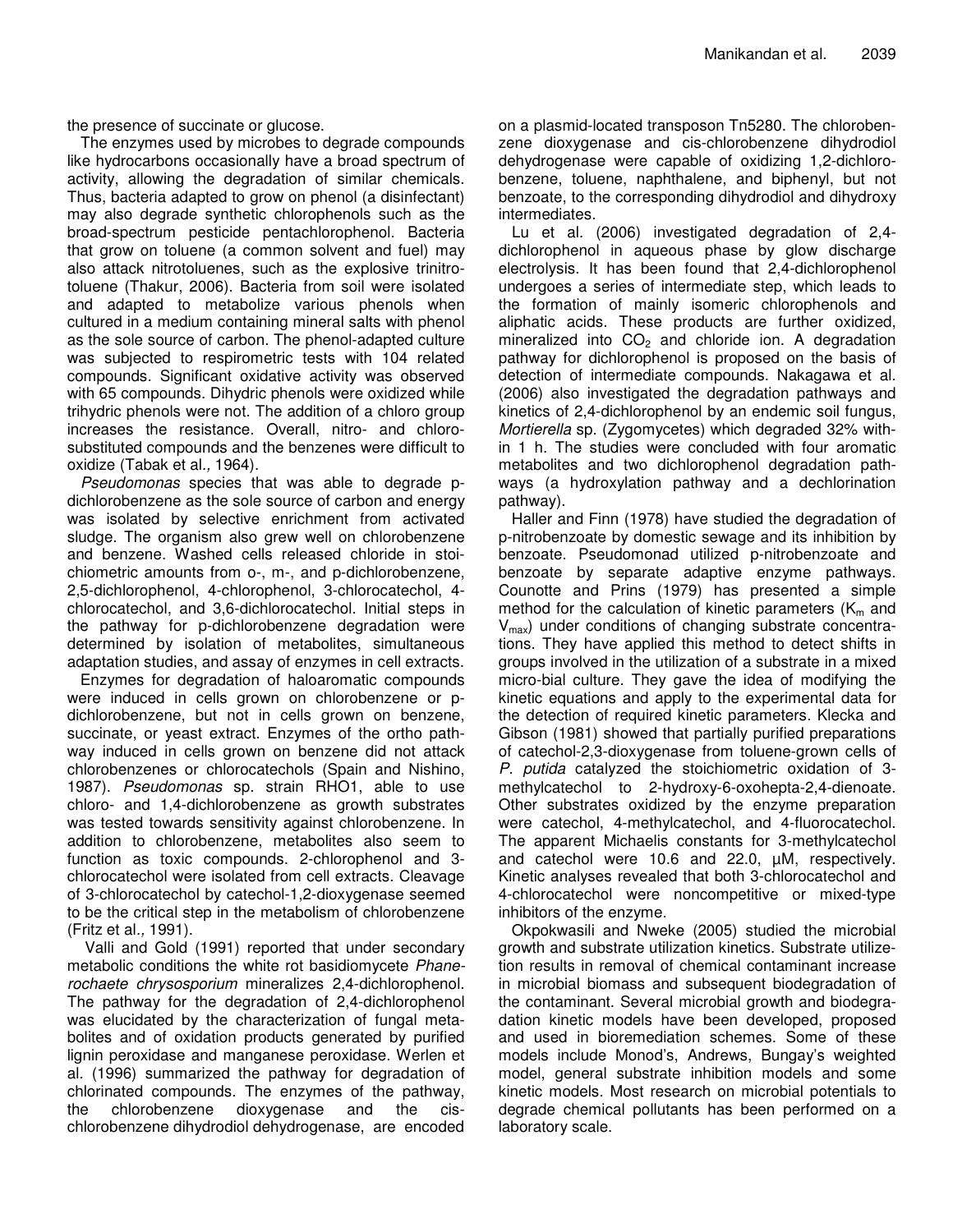| Ingredients                          | <b>Concentration</b> |  |  |
|--------------------------------------|----------------------|--|--|
| $NH_4NO_3$                           | 1.0 $q/L$            |  |  |
| $(NH_4)_2SO_4$                       | $0.5$ g/L            |  |  |
| NaCl                                 | $0.5$ g/L            |  |  |
| $K_2HPO_4$                           | 1.5 $g/L$            |  |  |
| KH <sub>2</sub> PO <sub>4</sub>      | $0.5$ g/L            |  |  |
| MgSO <sub>4</sub> .7H <sub>2</sub> O | $0.5$ g/L            |  |  |
| CaCl <sub>2</sub>                    | $0.01$ g/L           |  |  |
| Double distilled water               |                      |  |  |

**Table 1.** Composition of mineral medium used for *Mycoplana dimorpha* culture.

Ehlers and Rose (2006) investigated during biodegradation in the anaerobic compartment, the transformation of the model contaminant, 2, 4, 6-trichlorophenol to lesser-chlorinated metabolites under sulfate-reducing conditions. In the aerobic compartment, 2,4-dichlorophenol degraded by immobilized white-rot fungi. The integrated process achieved elimination of the compound by more than 99% through fungal degradation of metabolites produced in the dechlorination stage. Sahinkaya and Dilek (2006) demonstrated two instantaneously fed sequencing batch reactors, one receiving 4 chlorophenol (4-CP) only and one receiving mixture of 4- CP and 2,4-dichlorophenol, with increasing chlorophenols concentra-tions in the feed. Complete degradation of chlorophenols and high-chemical oxygen demand removal efficiencies were observed throughout the reactors operation. The presence of 2,4-dichlorophenol competetively inhibited 4-CP degradation and its degradation began only after complete removal of 2,4-dichlorophenol.

The biodegradation kinetics of 2,4-dichlorophenol by culture acclimated to mixture of 4-chlorophenol (4-CP) and dichlorophenol and the culture acclimated to 4-CP only were investigated in aerobic batch reactors. The pure strains isolated from mixed cultures were found to have higher specific degradation rate of dichlorophenol compared to mixed cultures, they did not settle well under quiescent conditions (Sahinkaya and Dilek, 2007).

In the present investigation, the growth of *M. dimorpha* on 2,4-dichlorophenol as sole source of carbon, production of crude extracts containing 2,4-dichlorophenol degrading enzymes with optimization of process conditions, visualization of interactive effects of medium, inducer and inoculum and kinetic parameters (Michaelis – Menten constant (*K*m) and reaction velocity (*V*max)) were studied.

#### **MATERIALS AND METHODS**

#### **Chemicals**

2,4-dichlorophenol (DCP) of 99+% analytical standards was purchased from SRL Labs India. The chemicals required for the preparation of mineral medium and inoculum (ammonium sulfate, ammonium nitrate, calcium chloride, glucose, magnesium sulfate, potassium hydrogen phosphate, potassium dihydrogen phosphate

and sodium chloride) were purchased from Himedia Chemicals, India which are of analytical reagent grade. The bovine serum albumin (BSA) used for assay and nutrient agar was obtained from Ranbaxy labs. Sulfuric acid and sodium hydroxide used for calibration of pH were also purchased from Himedia Chemicals.

#### **Maintenance and cultivation of microorganism**

The strain *M. dimorpha* was obtained from NCIM, Pune, India. The strain was sub cultured in nutrient broth. The broth was incubated in the shaker with 135 rpm and at 37°C overnight. Sterile plates containing nutrient agar of specified composition were streak plated with the overnight cultures. The culture on the plates was used as the source for the entire experiment. The mineral medium with specified composition (Table 1) of chemical substances was prepared to conduct the experiment. The pH of the mineral medium was adjusted to 7.0 by using 2 N  $H<sub>2</sub>SO<sub>4</sub>$  or 2 N NaOH solution. 50 ml of the medium was taken in each of 250 ml Erlenmeyer flasks and were sterilized at 1.5 kg/cm<sup>2</sup> (gauge) for 20 min. After cooling to room temperature, the medium was inoculated in a laminar flow chamber. The flasks were then incubated on a rotary shaker for 48 h at 30ºC and 135 rpm, for full growth of the strain. The growth of the strains was tested by the optical density values, the sub cultured strains were stored at 5ºC.

#### **Inoculum preparation and fermentation conditions**

The inoculum was prepared by transferring a loopful of cells from a freshly grown culture into 50 ml of a mineral medium with known concentration of 2,4-dichlorophenol in 250 ml Erlenmeyer flasks. The flasks were incubated in a rotary shaker at 135 rpm for 24 h at 37°C. An aliquot (1 ml) of the culture broth was added aseptically to the 250 ml Erlenmeyer flasks containing 49 ml of mineral medium with known concentration of 2,4-dichlorophenol identical to that of the inoculum preparation. The bacterial growth was estimated by collecting the samples at regular intervals (30 min), through optical density (OD) measurements using UV Visible spectrophotometer (Hitachi UV 2800). The growth of *M. dimorpha* was plotted as OD at 380 nm against time.

#### **Suspension of washed cells and cell extracts**

Cells grown on 2,4-dichlorophenol as the sole carbon source, were harvested in the mid-exponential growth phase by centrifugation (10,000 rpm for 10 min at  $4^{\circ}$ C), washed with sodium phosphate buffer (pH 7.0, 50 mM), and suspended in the same buffer. The cell extracts were prepared by disrupting the cells by ultrasonic disintegration (Labsonic-P of Labsonic-Germany). The resulting cell lysate was centrifuged at 10,000 rpm for 15 min at 4°C, and the supernatant, containing approximately 10 to 20 mg of protein  $ml^{-1}$ , was the crude cell extract (containing DCP degrading enzyme). The concentrations of protein content in the crude extracts were measured using UV Visible Spectrophotometer (Hitachi UV 2800) with the aid of standard plot of BSA at 280 nm.

#### **Immobilization of crude extracts and batch kinetic studies in packed bed column**

The immobilization of crude cell extract was carried out in sodium alginate solution. Aliquots (4 ml) of crude cell extracts were mixed with 100 ml of 3% (w/v) sodium alginate solutions. The crude cell extract suspensions in the alginates were immobilized by extruding drop wise into  $2\%$  (w/v) CaCl<sub>2</sub> solutions to form immobilized beads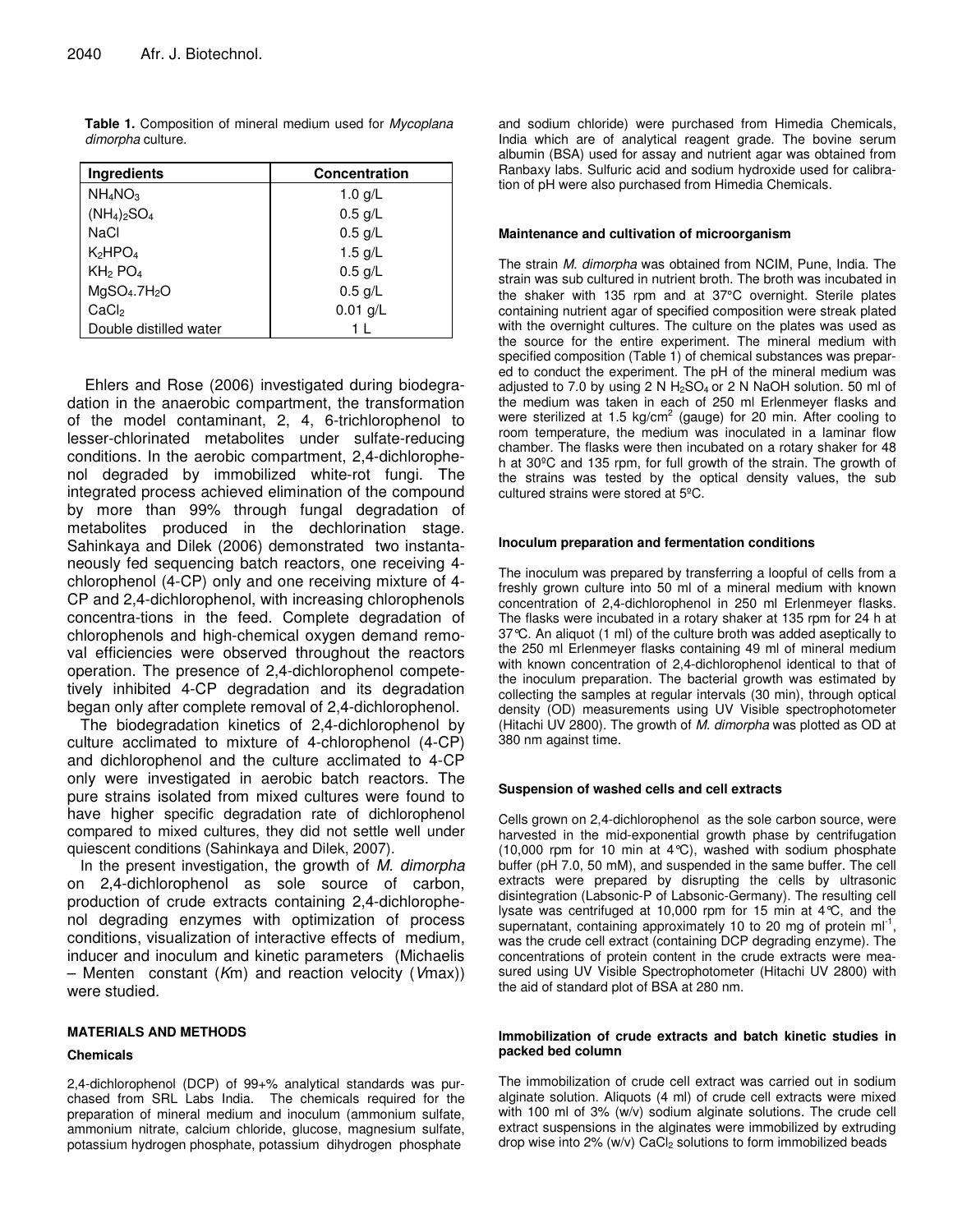**Table 2.** Specification of column for the for the degradation study of 2,4-dichlorophenol.

| <b>Parameter</b>   | Value           |
|--------------------|-----------------|
| Diameter of column | 3 cm            |
| Height of column   | 40 cm           |
| Capacity of column | 280 ml          |
| Beads bed height   | $18 \text{ cm}$ |

(3 mm diameter). After maintaining in the  $2\%$  (w/v) CaCl<sub>2</sub> solution for 24 h at 5°C, the beads were washed with distilled water. Samples (110 g) of beads were transferred to the specified column (Table 2) for the degradation study.

2,4-dichlorophenol solution of 40 ppm was prepared and added (30 ml) into the column so that the all the beads were submerged in it. The solution was allowed to continue in the packed bed column for 5 min and then removed from the column. The optical density of the residual amount of 2,4-dichlorophenol was measured at 280 nm (λmax of 2,4-dichlorophenol) using UV Visible Spectrophotometer (Hitachi UV 2800). The entire enzymatic studies were carried out at an ambient temperature. The same procedure was repeated by varying the retention time (5, 10, 15, 20, 25 and 30 min) with different initial concentration (60 and 80 ppm) of 2,4-dichlorophenol in the column. It was found that the optical density values decreased as the retention time increased.

An attempt was made to produce crude extract under different process conditions. Twenty seven set of combinations (Figure 2) with 3 process variables were developed to produce crude extracts. The process variables mineral medium, inducer and inoculum were processed to produce extracts and immobilized on sodium alginate beads as mentioned in this paper.

#### **RESULTS AND DISCUSSION**

#### **Growth of** *M. dimorpha* **on 2,4-dichlorophenol**

Figure 1 shows the growth kinetics of the strain on DCP with initial concentration of 200 ppm. From the graph, it was evident that the organism takes an initial lag period during which it acclimatizes itself to the media. Then, there is an exponential growth phase with constant growth rate. A stationary phase of death rate equaling the growth was also observed after the exponential phase. After an initial lag period of 4 h, there was exponential growth up to 16 h with lag at 12 h. The growth of *M. dimorpha* was measured up to 24 h.

### **Degradation of 2,4-dichlorophenol using crude extracts of** *M. dimorpha* **in a packed bed column**

Figure 2 shows the concentration of crude extracts produced with 27 combinations of process variables and found that the maximum amount of crude extracts (1.48 mg/ml) were produced with the combination of 25 ml of medium, 2 ml of inducer and 3 ml of inoculum (Manikandan et al*.,* 2007a).



**Figure 1.** Growth of *Mycoplana dimorpha* on 2,4-dichlorophenol.



**Figure 2.** Scatterplot of concentration of protein (mg/ml) vs combination (crude extracts of *Mycoplana dimorpha).*

Crude extracts of 9 combinations (3, 6, 9, 12, 15, 18, 21, 24 and 27) were selected from 27 combinations based on concentrations of protein content in each inducer level to study the kinetics of degradation (Manikandan et al*.,* 2007d). Figures 3 to 11 shows the time course of degradation of DCP at different initial concentrations with nine sets of combinations of process variables by immobilized *M. dimorpha* extracts (containing DCP degrading enzyme) in a glass column. The degradation experiment was run using three different initial concentrations of DCP (40, 60 and 80 ppm).

It is observed from the Figure 3 that the enzymatic decomposition of DCP with an initial concentration of 40 ppm was rapid up to 36% within 5 min. After this period, the decomposition is linear and reaching 54% at the end of 30 min, whereas the microbial degradation is reached 85% in 4 h (Manikandan et al*.,* 2007c). This observation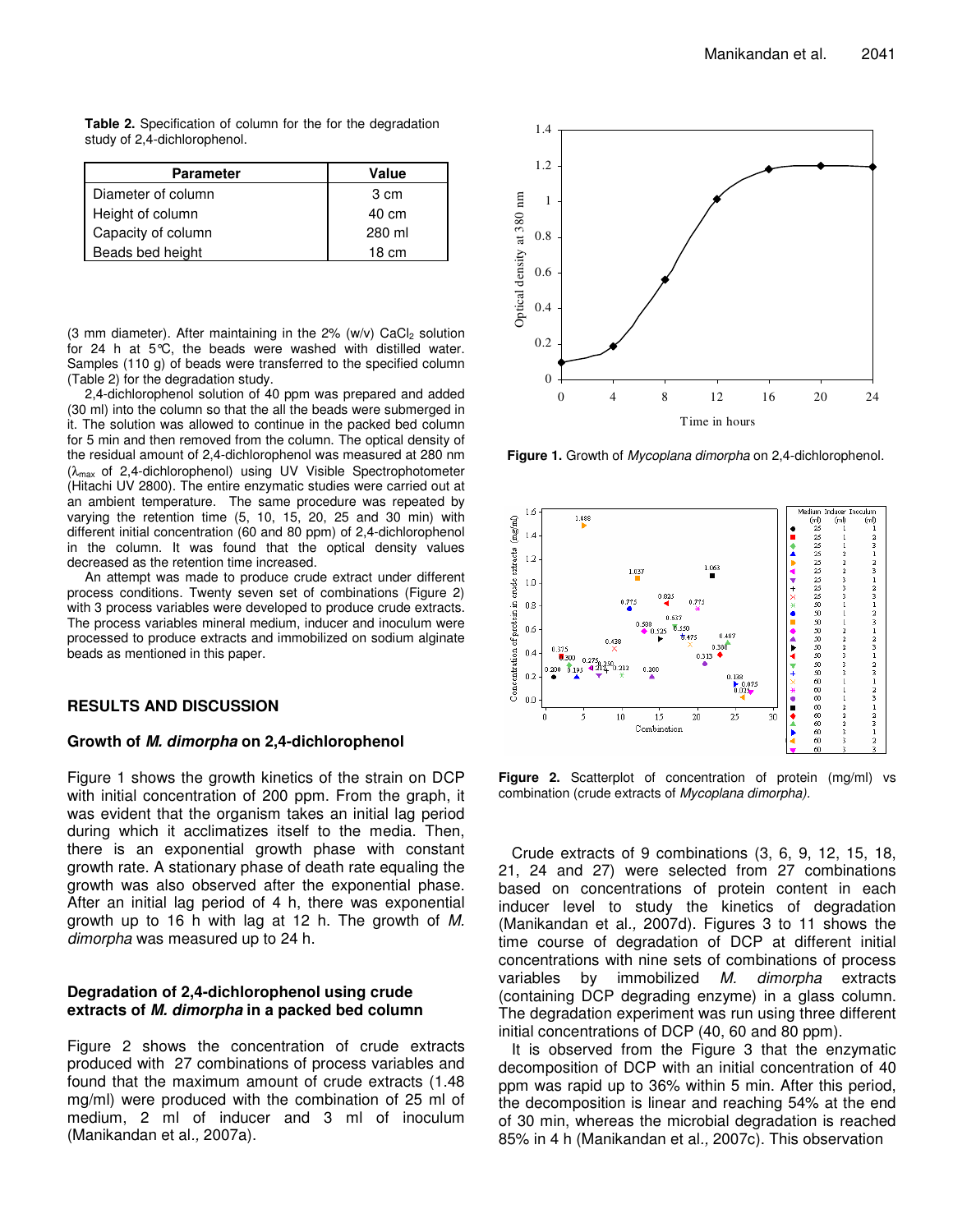

**Figure 3.** Degradation of 2,4-dichlorophenol by immobilized crude extracts of *Mycoplana dimorpha* (combination 3)*.*



**Figure 4.** Degradation of 2,4-dichlorophenol by immobilized crude extracts of *Mycoplana dimorpha* (combination 6)*.*

indicates that immobilized crude extract degradation is much faster than microbial degradation (Axcell and Geary 1973; Grund et al*.,* 1975; Hartmann et al*.,* 1979; Chang et al*.,* 1992; Spiess and Gorisch 1996; Beil et al*.,* 1997; Mars et al*.,* 1997; Beil et al*.,* 1998; Pollmann et al*.,* 2001; Alfreider et al*.,* 2003; Rapp and Gabriel-Jurgens 2003; Manikandan et al*.,* 2007a; Manikandan et al*.,* 2007b).

The similar trend of decomposition was observed with the initial concentrations of 60 and 80 ppm with the percentage degradation at the end of 30 min is 72% for



**Figure 5.** Degradation of 2,4-dichlorophenol by immobilized crude extracts of *Mycoplana dimorpha* (combination 9)*.*



**Figure 6.** Degradation of 2,4-dichlorophenol by immobilized crude extracts of *Mycoplana dimorpha* (combination 12)*.*

60 ppm and 75% for 80 ppm (Manikandan et al*.,* 2007d).

The extracts obtained from the other combinations of the process variables were also immobilized and degradation studies were conducted (Figures 4 to 11) with different initial concentration of DCP. All the experiments results show the similar trend of degradation and proved that all nine set of combinations of variables produced DCP degrading enzymes in the extracts. Figures 12 to 17 show the comparative study of 2,4 dichlorophenol degradation in all nine experiments with different initial concentration levels. Figures 18 to 20 show the influential effects between medium, inducer and inoculum with respect to protein concentration of 27 com-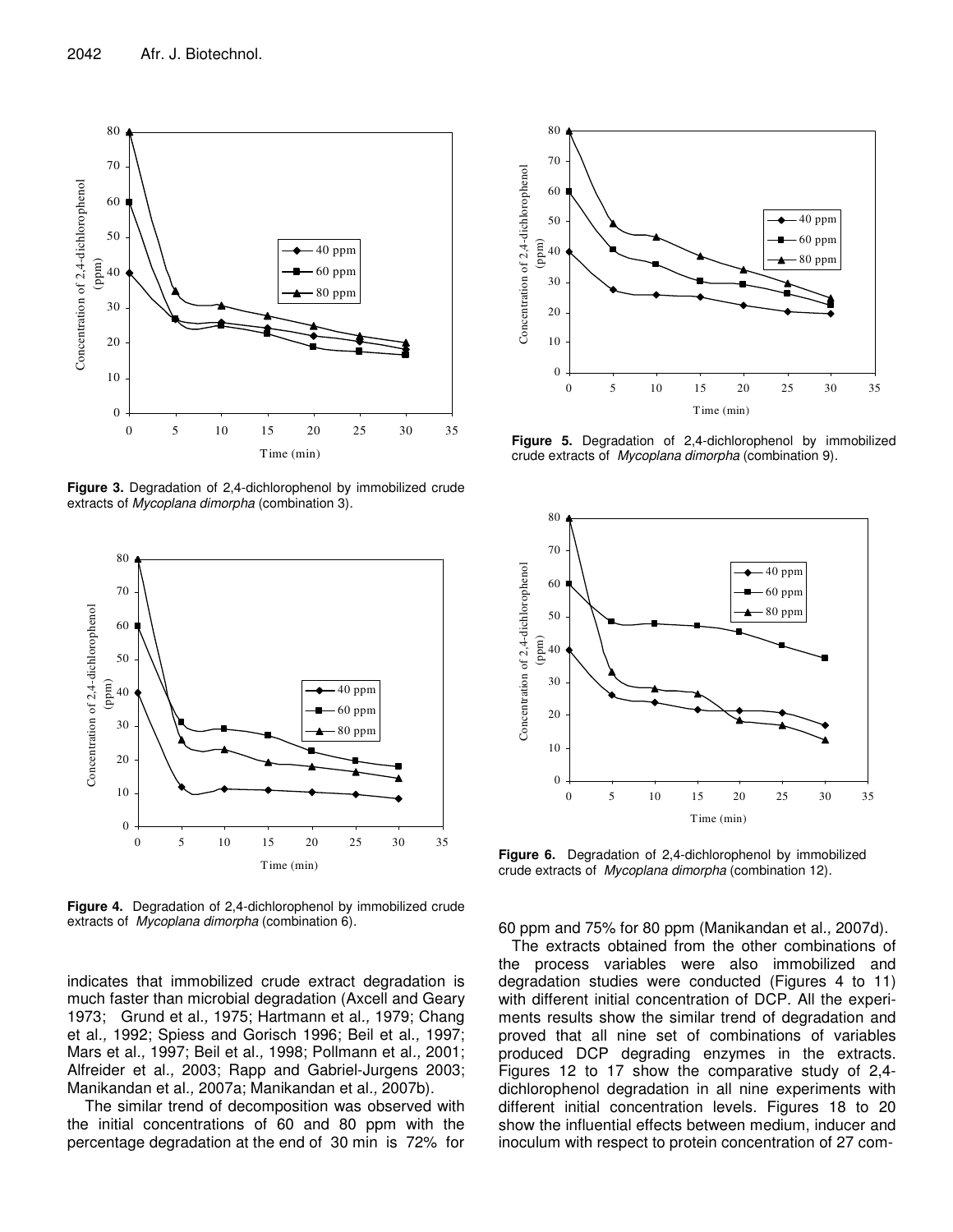

**Figure 7.** Degradation of 2,4-dichlorophenol by immobilized crude extracts of *Mycoplana dimorpha* (combination 15)*.*



**Figure 8.** Degradation of 2,4-dichlorophenol by immobilized crude extracts of *Mycoplana dimorpha* (combination 15)*.*

binations. Based on the kinetic data obtained from the experiments mentioned in the sections 3.2, the integrated form of Henri – Michaelis Menten equation has been used to find out *K*m and *V*max values and is given in Table 3.

$$
\frac{2.3}{t} \log \frac{[S]}{[S]} = -\frac{1}{Km} \frac{([S]_0 - [S])}{t} + \frac{V \max}{Km}
$$

Where  $Km =$  Michaelis Menten constant -3 ),



**Figure 9.** Degradation of 2,4-dichlorophenol by immobilized crude extracts of *Mycoplana dimorpha* (combination 21)*.*



**Figure 10.** Degradation of 2,4-dichlorophenol by immobilized crude extracts of *Mycoplana dimorpha* (combination 24)*.*

*V* max = reaction velocity (M  $m^{-3}$  min<sup>-1</sup>),  $t =$  time (min),  $[S]_0$  = concentration of substrate at time  $t_0$  (M m<sup>-3</sup>), and  $[S]$  =concentration of substrate at any time t (M m<sup>-3</sup>).

From the results, it is evident that the Michaelis Menten constant ( *Km* ) value varied, while the reaction velocity was apparently same for three concentrations. The result implies that crude extracts contained more than one enzyme and mixture of enzymes was involved in degradation of DCP. The results were also compliant with that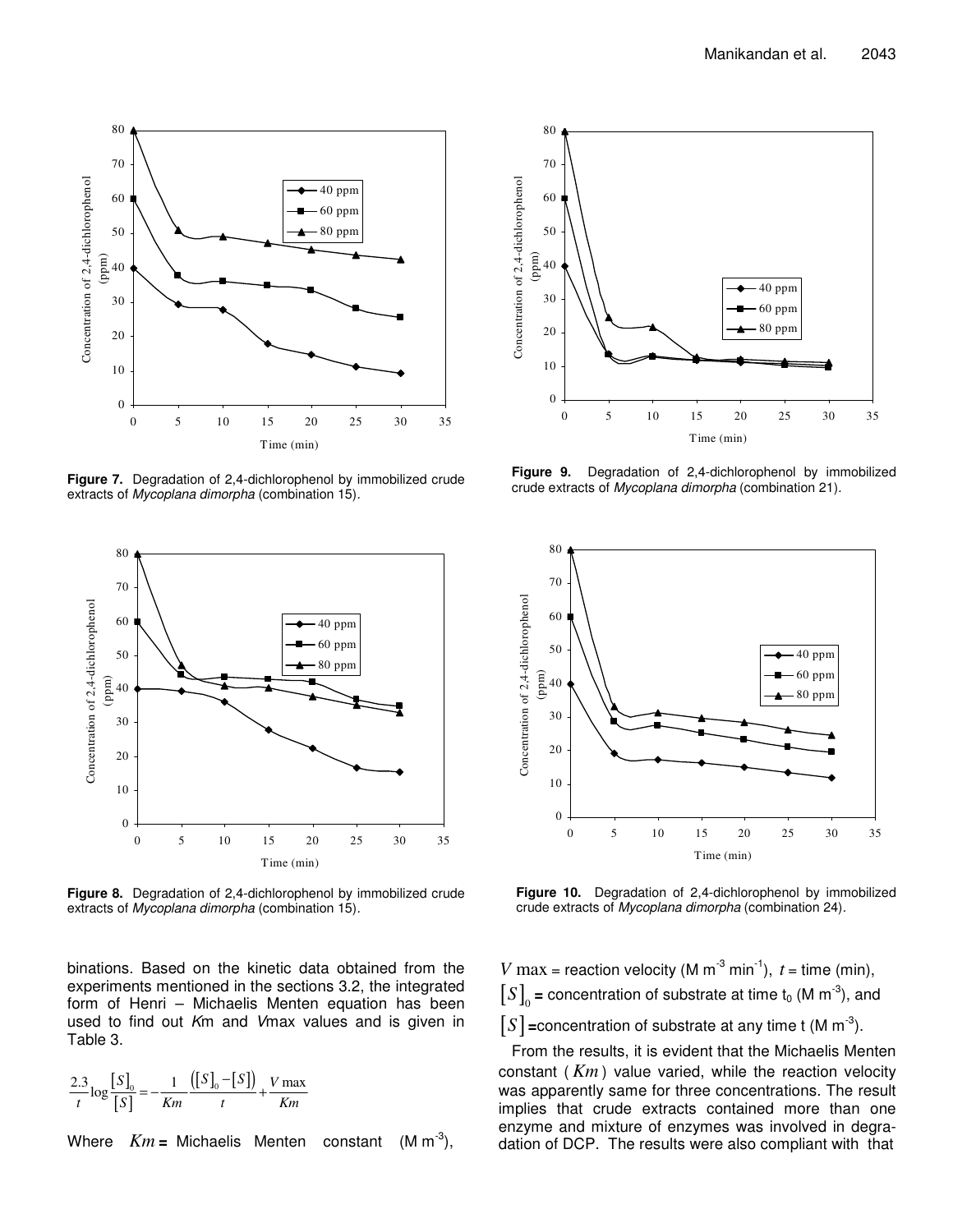

**Figure 11.** Degradation of 2,4-dichlorophenol by immobilized crude extracts of *Mycoplana dimorpha* (combination 27)*.*



**Figure 12.** Degradation of 2,4-dichlorophenol by immobilized crude extracts of *Mycoplana dimorpha* (combinations 3, 6 and 9)*.*

Ellis and Wackett (2006) who observed that in the DCP degradation pathway, multiple enzymes were involved

## **Conclusion**

The maximum protein content (1.48 mg/ml) was observed from the combination 25 ml of medium, 2 ml of inducer and 2 ml of inoculum out of 27 combinations developed. The results show the similar trend of degradation and proved that the crude extracts from all the 9 combinations containing DCP degrading enzymes. The experiment was



**Figure 13.** Degradation of 2,4-dichlorophenol by immobilized crude extracts of *Mycoplana dimorpha* (combinations 12,15 and 18)*.*



**Figure 14.** Degradation of 2,4-dichlorophenol by immobilized crude extracts of *Mycoplana dimorpha* (combination 21,24 and 27)*.*

also carried out to find out the degradation of DCP separately by packing the beads (without crude extract) in the glass column. The data obtained from these experiments revealed that there was no change in concentration of DCP. This proved the presence of degrading enzymes in the crude extract. The rate of degradation of DCP with immobilized crude extracts containing degrading enzymes was observed as rapid when compared with microbial degradation and proved the presence of chlorobenzene degradable enzyme in the crude extracts of *M. dimorpha*. The experimental data were used to calculate Michaelis Menten constant ( *Km* ) and reaction velocity (*V* max ) and confirmed the pre-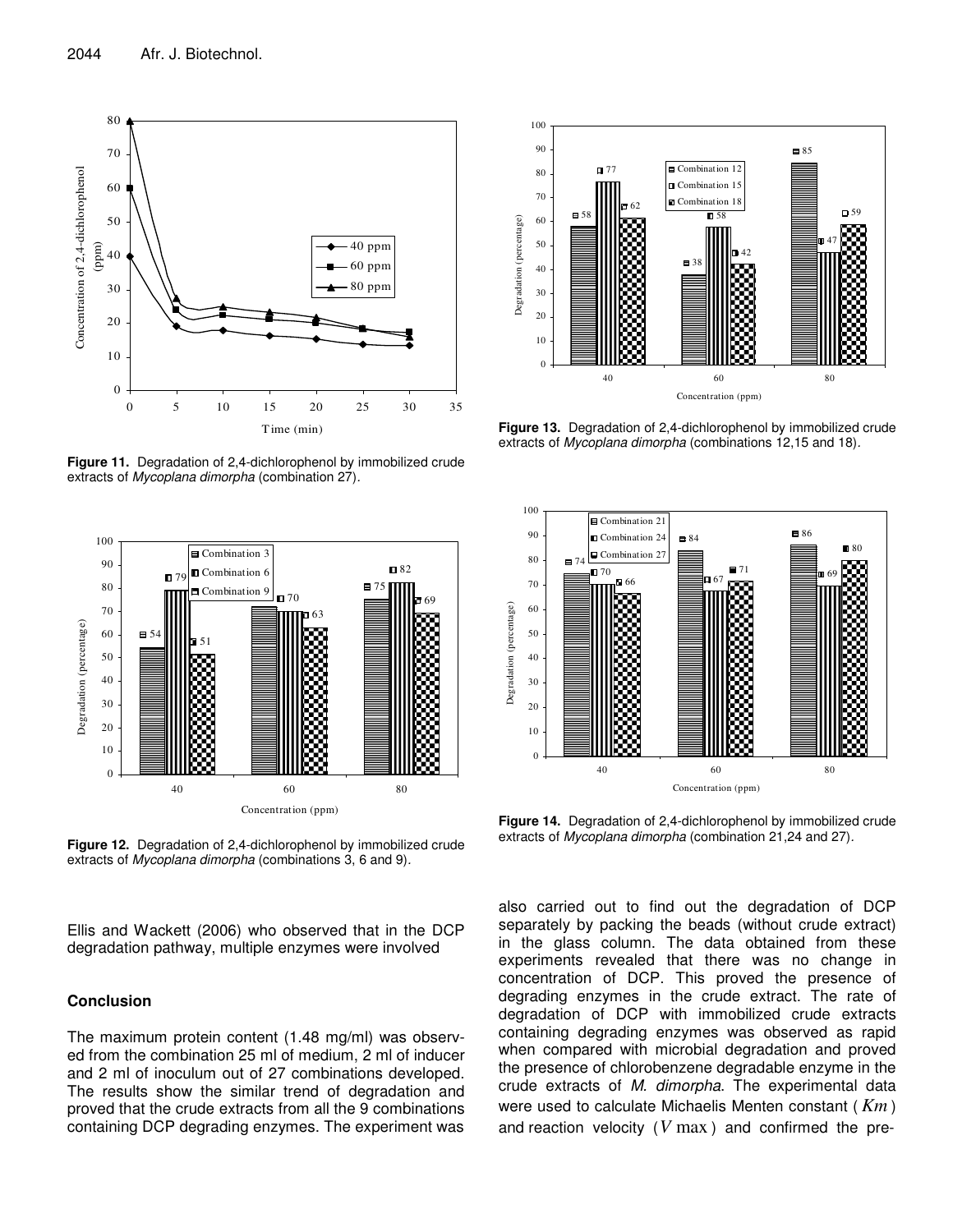| <b>Microorganism</b> | Concentration (ppm) | $Km$ (M m <sup>-3</sup> ) | $V$ max (M m <sup>-3</sup> min <sup>-1</sup> ) |
|----------------------|---------------------|---------------------------|------------------------------------------------|
|                      | 80                  | 45.45                     | 5.15                                           |
| Mycoplana dimorpha   | 60                  | 88.49                     | 5.23                                           |
|                      | 40                  | 31.64                     | 5.63                                           |

**Table 3.** Kinetic parameters *Km* and *V* max values obtained by degradation of DCP at different initial concentrations using crude extracts of *Mycoplana dimorpha* in a packed bed column.



**Figure 15.** Degradation of 2,4-dichlorophenol using immobilized crude extracts of *Mycoplana dimorpha* (40 ppm)*.*



**Figure 16.** Degradation of 2,4-dichlorophenol using immobilized crude extracts of *Mycoplana dimorpha* (60 ppm)*.*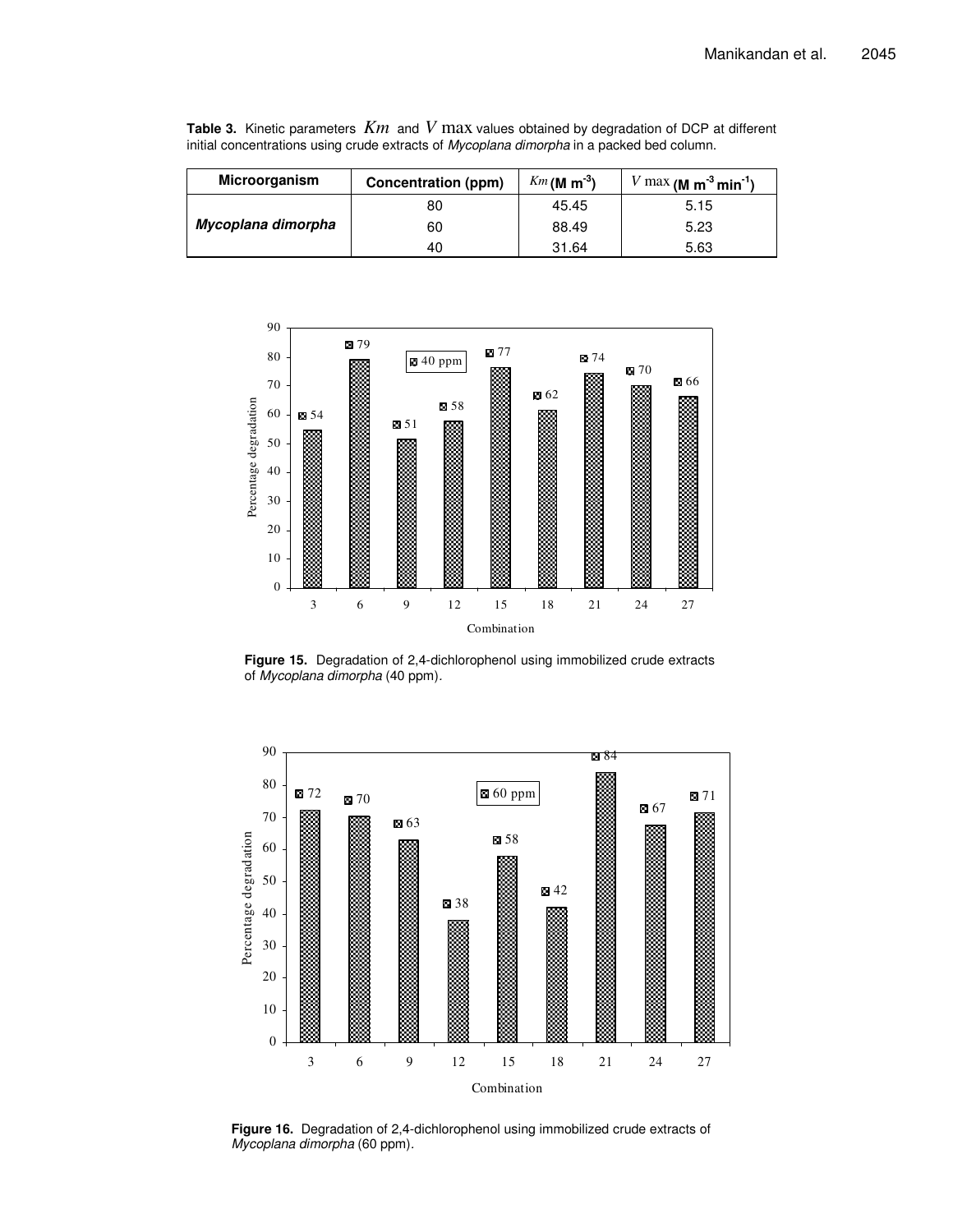

**Figure 17.** Degradation of 2,4-dichlorophenol using immobilized crude extracts of *Mycoplana dimorpha* (80 ppm)*.*



**Figure 18.** Contour plot of protein (mg/ml) vs mineral medium (ml), inducer (ml).



**Figure 19.** Contour plot of protein (mg/ml) vs inducer (ml).



**Figure 20.** Contour plot of protein (mg/ml) vs inducer (ml), inoculum (ml).

sence of mixture of enzymes in the crude extracts as mentioned in the pathway which are responsible for degradation.

#### **REFERENCES**

- Alfreider A, Vogt C, Babel W (2003). Expression of chlorocatechol 1,2 dioxygenase and chlorocatechol 2,3-dioxygenase genes in chlorobenzene-contaminated subsurface samples. Appl. Environ. Microbiol. 69(3): 1372-1376.
- Andrea EK, Michael S, Hans JK, Dietmar H (1990). Purification and characterization of dichloromuconate cycloisomerase from *Alkaligenes eutrophus* JMP 134. Biochem. J. 266: 877-883.
- Axcell BC, Geary PJ (1973). The Metabolism of benzene by bacteria purification and some properties of the enzyme Cis-1, 2- Dihydroxycyclohexa-3, 5-Diene (Nicotinamide Adenine Dinucleotide) Oxidoreductase (Cis-Benzene Glycol Dehydrogenase). Biochem. J. 136: 927-934.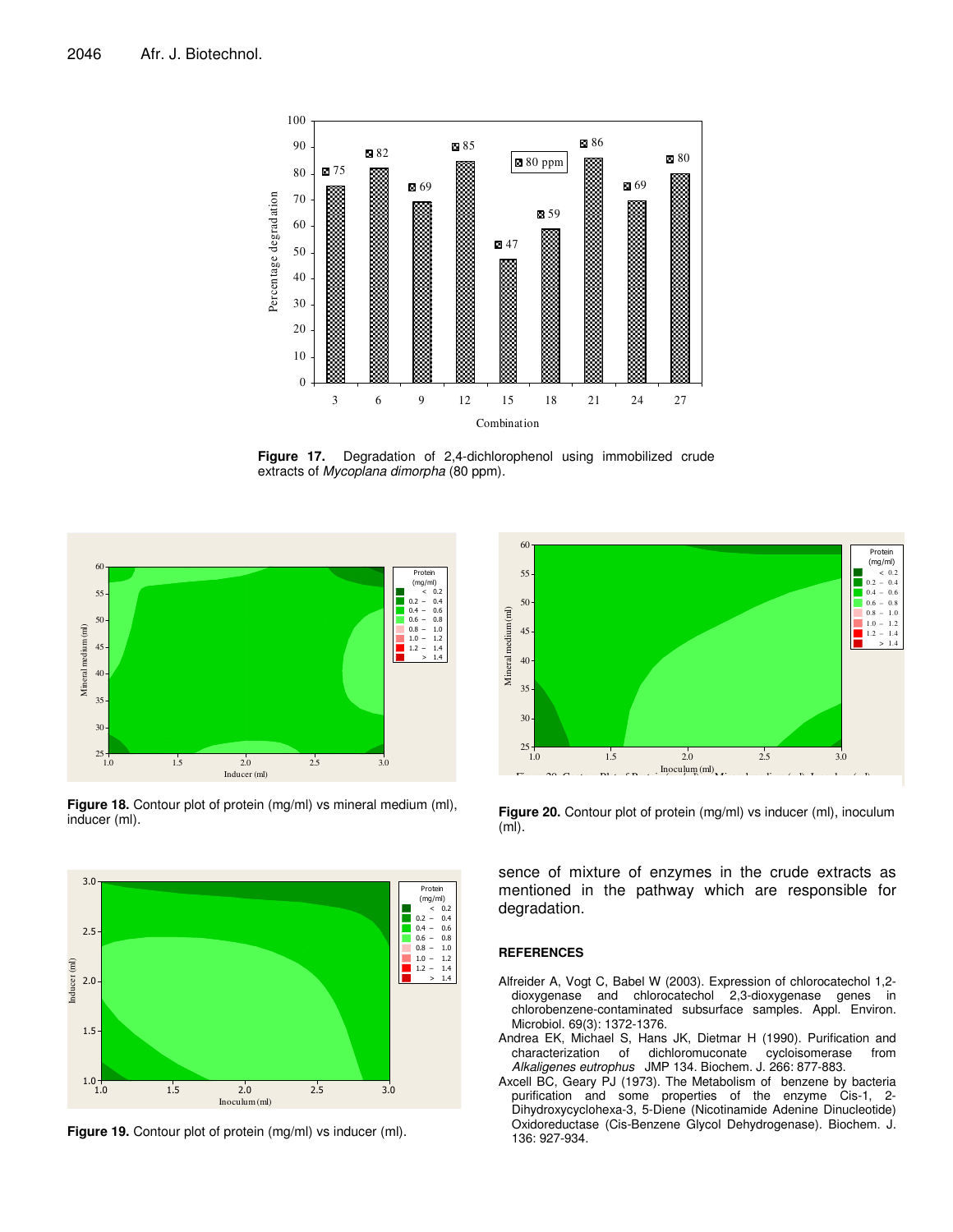- Beil S, Happe B, Timmis KN, Pieper DH (1997). Genetic and biochemical characterization of the broad spectrum chlorobenzene dioxygenase from *Burkholderia* sp. strain PS12--dechlorination of 1,2,4,5-tetrachlorobenzene. Eur. J. Biochem. 247(1): 190-199.
- Beil S, Mason JR, Timmis KN, Pieper DH (1998). Identification of chlorobenzene dioxygenase sequence elements involved in dechlorination of 1,2,4,5-tetrachlorobenzene. J. Bacteriol. 180(21): 5520- 5528.
- Chang KH, Liang PH, Beck W, Scholten JD, Dunaway-Mariano D (1992). Isolation and characterization of the three polypeptide components of 4-chlorobenzoate dehalogenase from *Pseudomonas* sp. strain CBS-3. Biochemistry 31(24): 5605-5610.
- Counotte GHM, Prins RA (1979). Calculation of Km and Vmax from substrate concentration versus time plot. Appl. Environ. Microbiol. 38(4): 758-760.
- Ehlers GA, Rose PD (2006). An integrated anaerobic/aerobic bioprocess for the remediation of chlorinated phenol-contaminated soil and groundwater. Water Environ. Res. 78: 701-709.
- Ellis LB, Wackett LP (2006). The University of Minnesota Biocatalysis /Biodegradation Database (http://umbbd.msi.umn.edu/).
- Finlayson-Pitts BJ, Pitts JN (1997). Tropospheric air pollution: ozone, airborne toxics, polycyclic aromatic hydrocarbons, and particles. Science 276: 1045-1052.
- Fritz H, Reineke W, Schmidt E (1991). Toxicity of chlorobenzene on *Pseudomonas* sp. strain RHO1, a chlorobenzene-degrading strain. Biodegradation 2(3): 165-170.
- Grund A, Shapiro J, Fennewald M, Bacha P, Leahy J, Markbreiter K, Nieder M, Toepfer M (1975). Regulation of alkane oxidation in *Pseudomonas putida*. J. Bacteriol. 123(2): 546-556.
- Haller HD, Finn RK (1978). Kinetics of biodegradation of p-Nitrobenzoate and inhibition by benzoate in a Pseudomonad. Appl. Environ. Microbiol. 35(5): 890-896.
- Hartmann J, Reineke W, Knackmuss HJ (1979). Metabolism of 3- Chloro-, 4-Chloro-, and 3,5-Dichlorobenzoate by a Pseudomonad. Appl. Environ. Microbiol. 37(3): 421-428.
- Kim S, Choi W (2005). Visible-light-induced photocatalytic degradation of 4-chlorophenol and phenolic compounds in aqueous suspension of pure titania: demonstrating the existence of a surface-complexmediated path. J. Phys. Chem. B Condens. Matter Mater. Surf Interfaces Biophys. 109: 5143-5149.
- Klecka MG, Gibson TD (1981). Inhibition of catechol 2,3-dioxygenase from *Pseudomonas putida* by 3-chorocatechol. Appl. Environ. Microbiol. 41(5): 1159-1165.
- Knecht U, Woitowitz HJ (2000). Human toxicokinetics of inhaled monochlorobenzene: latest experimental findings regarding reevaluation of the biological tolerance value. Int. Arch. Occup. Environ. Health 73(8): 543-554.
- Kumagai S, Matsunaga I (1994). Concentrations of urinary metabolites in workers exposed to monochlorobenzene and variation in the concentration during a workshift. Occup. Environ. Med. 51(2): 120- 124.
- Kusters E, Lauwerys R (1990). Biological monitoring of exposure to monochlorobenzene. Int Arch Occup. Environ. Health 62(4): 329-331.
- Leslie HA, Hermens JL, Kraak MH (2004). Baseline toxicity of a chlorobenzene mixture and total body residues measured and estimated with solid-phase microextraction. Environ. Toxicol. Chem. 23(8): 2017-2021.
- Liu W, Li P, Zhou Q, Sun T, Tai P, Xu H (2005). Short-term toxic effects of chlorobenzenes on broadbean (Vicia faba) seedlings. Sci. China C. Life Sci. 48(1): 33-39.
- Liu W, Yang YS, Li P, Zhou Q, Sun T (2004). Root growth inhibition and induction of DNA damage in soybean (Glycine max) by chlorobenzenes in contaminated soil. Chemosphere 57(2): 101-106.
- Lu Q, Yu J, Gao J (2006). Degradation of 2,4-dichlorophenol by using glow discharge electrolysis. J. Hazard Mater. 136: 526-531.
- Manikandan R, Prabhu HJ, Sivashanmugam P, Pratheeba CN, Tina Divya LS (2007a). Optimization of chlorobenzene degradable crude extracts production by *Pseudomonas aeruginosa* using experimental methods. Abstract in the Proceedings of International Conference on Modeling and Simulation, at CIT, Coimbatore. 1: 8.
- Manikandan R, Prabhu HJ, Sivashanmugam P (2007b). Studies on degradation of chlorinated aromatic hydrocarbon by using immobiliz-

ed cell crude extract of *Pseudomonas aeruginosa*. Afr. J. Biotechnol. 6(11): 1338-1342.

- Manikandan R, Prabhu HJ, Sivashanmugam P (2007c). A comparative study on biodegradation of chlorobenzene by *Pseudomonas aeruginosa*, *Nocardia hydrocarbonoxydans* and *Mycoplana dimorpha.* Nat. Environ. Poll. Tech. 6(3): 399-406.
- Manikandan R, Prabhu HJ, Sivashanmugam P (2007d). Biodegradation of chlorobenzene using immobilized crude extracts in packed bed column. Afr. J. Biotechnol. 6(19): 2259-2266.
- Mars AE, Kasberg T, Kaschabek SR, van Agteren MH, Janssen DB, Reineke W (1997). Microbial degradation of chloroaromatics: use of the meta-cleavage pathway for mineralization of chlorobenzene. J. Bacteriol. 179(14): 4530-4537.
- Meerts IATM, Letcher RJ, Hoving S, Marsh G, Bergman A, Lemmenn JG, van der Burg B, Brouwer A (2001). *In vitro* estrogenicity of polybrominated diphenyl ethers (PBDEs), hydroxylated PBDEs. Environ. Health Perspect. 109: 399-407.
- Mortimer MR, Connell DW (1994). Critical internal and aqueous lethal concentrations of chlorobenzenes with the crab *Portunus pelagicus* (L). Ecotoxicol. Environ. Saf. 28(3): 298-312.
- Nakagawa A, Osawa S, Hirata T, Yamagishi Y, Hosoda J, Horikoshi T (2006). 2,4-Dichlorophenol degradation by the soil fungus *Mortierella* sp. Biosci. Biotechnol. Biochem. 70: 525-7.
- Okpokwasili GC, Nweke CO (2005). Microbial growth and substrate utilization kinetics. Afr. J. Biotechnol. 5(4): 305-317.
- Pollmann K, Beil S, Pieper DH (2001). Transformation of chlorinated benzenes and toluenes by *Ralstonia* sp. strain PS12 tecA (tetrachlorobenzene dioxygenase) and tecB (chlorobenzene dihydrodiol dehydrogenase) gene products. Appl. Environ. Microbiol. 67(9): 4057-4063.
- Qian Y, Yin D, Li Y, Wang J, Zhang M, Hu S (2004). Effects of four chlorobenzenes on serum sex steroids and hepatic microsome enzyme activities in crucian carp, *Carassius auratus*. Chemosphere 57(2): 127-133.
- Rapp P, Gabriel-Jurgens LH (2003). Degradation of alkanes and highly chlorinated benzenes, and production of biosurfactants, by a psychrophilic *Rhodococcus* sp. and genetic characterization of its chlorobenzene dioxygenase. Microbiology 149(10): 2879-2890.
- Sahinkaya E, Dilek FB (2006). Modeling chlorophenols degradation in sequencing batch reactors with instantaneous feed-effect of 2, 4-DCP presence on 4-CP degradation kinetics. Biodegradation 18(4): 427- 437.
- Sahinkaya E, Dilek FB (2007). Biodegradation kinetics of 2,4-dichlorophenol by acclimated mixed cultures. J. Biotechnol. 127(4): 716-726.
- Samanta SK, Singh OV, Jain RK (2002). Polycyclic aromatic hydrocarbons: environmental pollution and bioremediation. Trends Biotechnol. 20: 243-248.
- Spain JC, Nishino SF (1987). Degradation of 1,4-dichlorobenzene by a *Pseudomonas* sp. Appl. Environ. Microbiol. 53(5): 1010-1019.
- Spiess E, Gorisch H (1996). Purification and characterization of chlorobenzene cis-dihydrodiol dehydrogenase from *Xanthobacter flavus* 14p1. Arch. Microbiol. 165(3): 201-205.
- Tabak HH, Cecil WC, Paul WK (1964). Microbial metabolism of aromatic compounds I. Decomposition of phenolic compounds and aromatic hydrocarbons by phenol-adapted bacteria. J. Bacteriol. 87(4): 910-919.
- Thakur IS (2006). Environmental Biotechnolgy Basic concepts and Applications, I. K. International Pvt. Ltd. New Delhi, India.
- Thrall KD, Woodstock AD, Kania MR (2004). Development of a physiologically based pharmacokinetic model for chlorobenzene in F-344 rats. J. Toxicol. Environ. Health A 67(7): 525-536.
- Toppari J, Larsen JC, Christiansen P, Giwercman A, Grandjean P, Guillette LJ, Jégou B, Jensen TK, Jouanner P, Keiding N, Leffers H, McLachlan JA, Meyer O, Müller J, Rajpert de-Meyts E, Scheike T, Sharpe R, Sumpter J, Skakkebæk NE (1996). Male reproductive health and environmental xenoestrogens. Environ. Health Perspect. 1041(4): 741-803.
- Tront JM, Amos BK, Loffler FE, Saunders FM (2006). Activity of *Desulfitobacterium* sp. strain Viet1 demonstrates bioavailability of 2,4 dichlorophenolpreviously sequestered by the aquatic plant Lemna minor. Environ. Sci. Technol. 40: 529-535.
- Valli K, Gold MH (1991). Degradation of 2,4-dichlorophenol by the